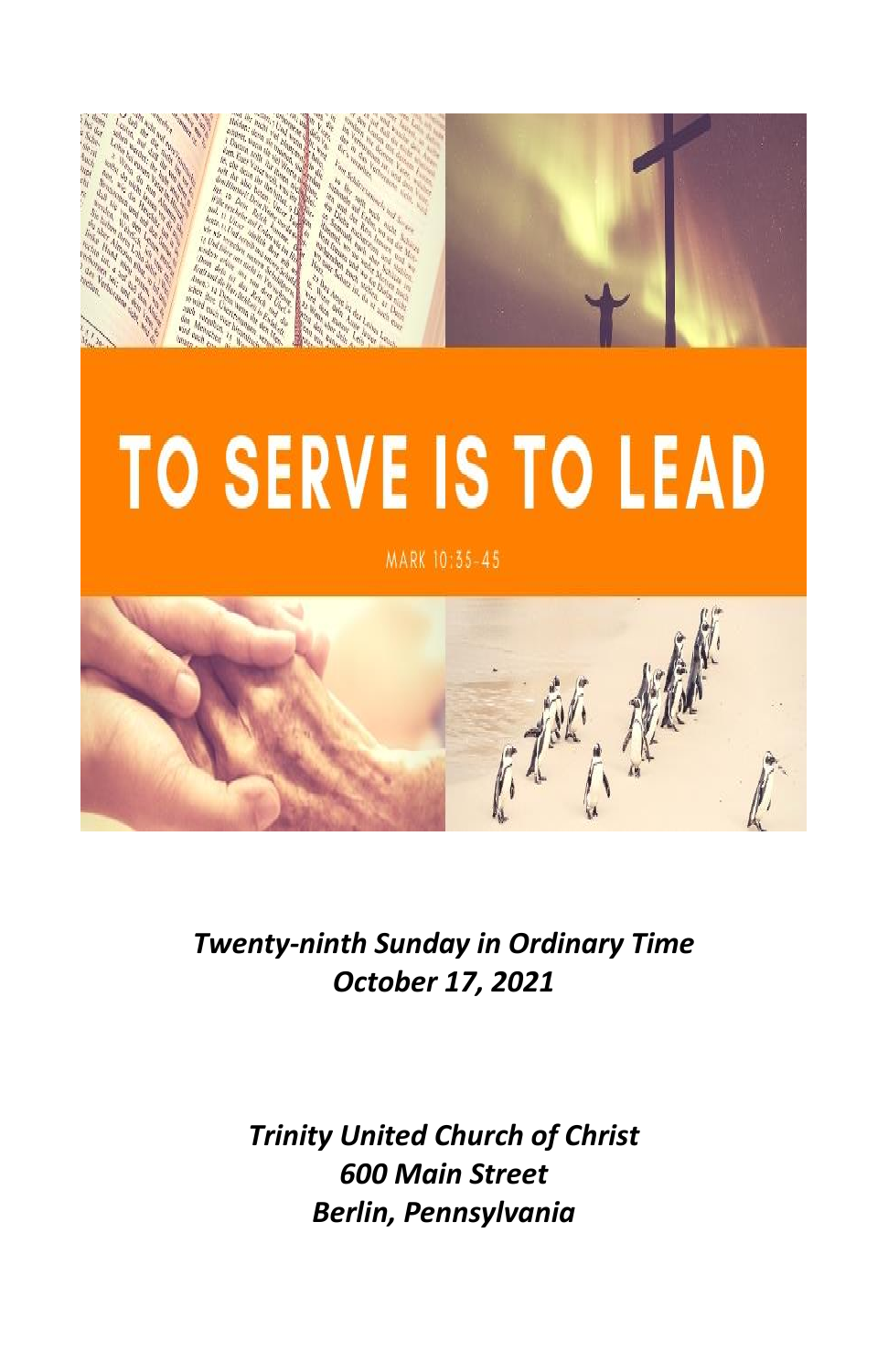**Prelude**

**Word of Welcome**

**\*The Doxology: No. 625**

**\*Confession of Sin**

Awesome and compassionate God, **you have loved us with unfailing, self-giving mercy, but we have not loved you. You constantly call us, but we do not listen. You ask us to love, but we walk away from neighbors in need, wrapped in our own concerns. We condone evil, prejudice, warfare, and greed. God of grace, as you come to us in mercy, we repent in spirit and in truth, admit our sin, and gratefully receive your forgiveness through Jesus Christ, our Redeemer. Amen.** 

# **\*Word of Pardon**

**\*Praise** *Ten Thousand Reasons*

**Bless the Lord, O my soul, O my soul; Worship His holy name. Sing like never before, O my soul; I'll worship Your holy name.**

**The sun comes up, it's a new day dawning, It's time to sing Your song again. Whatever may pass, and whatever lies before me, Let me be singing when the evening comes.**

**Bless the Lord, O my soul, O my soul; Worship His holy name. Sing like never before, O my soul; I'll worship Your holy name.**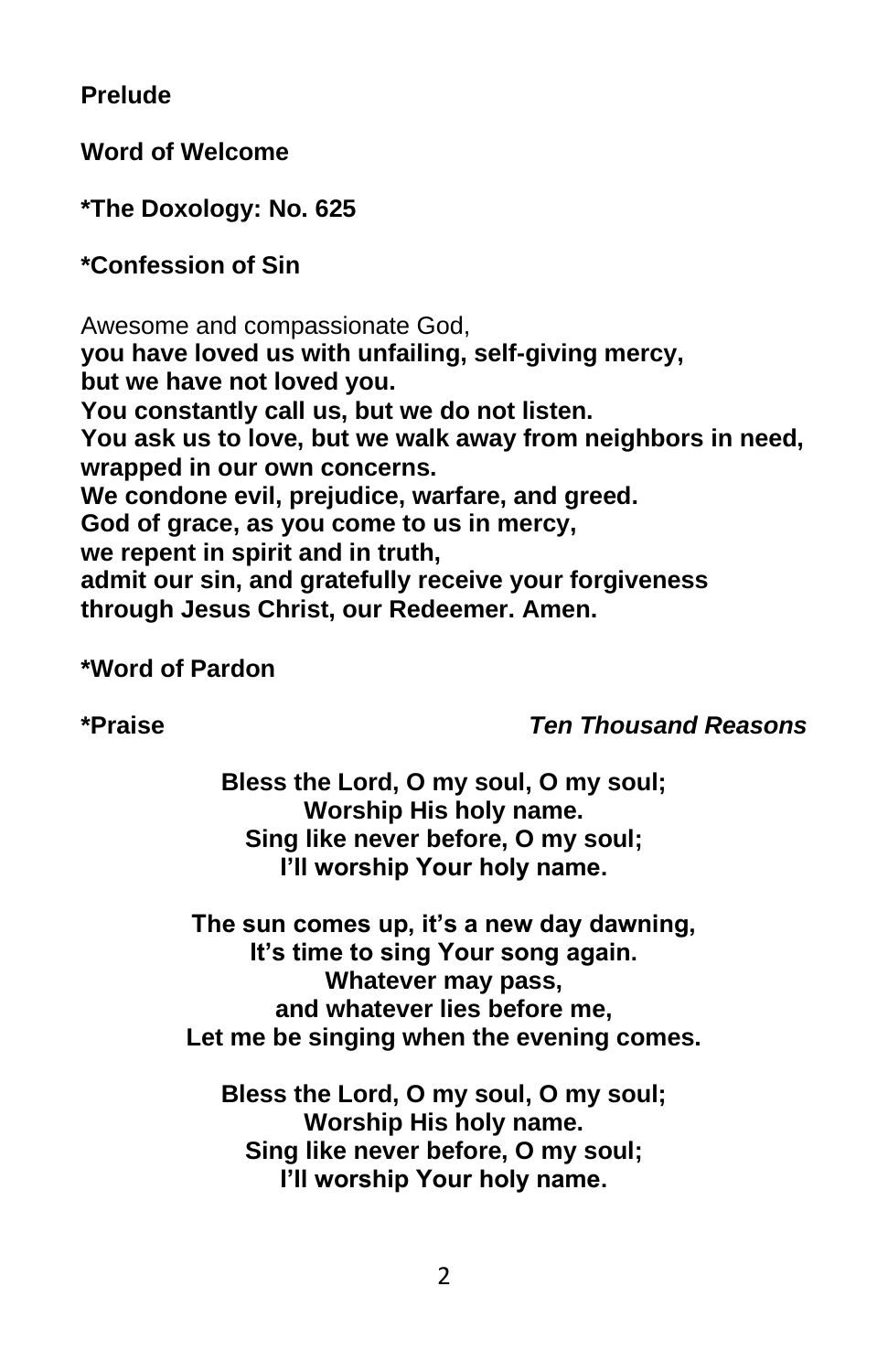**You're rich in love and You're slow to anger. Your name is great and Your heart is kind. For all Your goodness, I will keep on singing; Ten thousand reasons for my heart to find.**

**Bless the Lord, O my soul, O my soul; Worship His holy name. Sing like never before, O my soul; I'll worship Your holy name.**

**And on that day, when my strength is failing, The end draws near, and my time has come; Still, my soul will sing Your praise unending Ten thousand years, and then forevermore!**

**Bless the Lord, O my soul, O my soul; Worship His holy name. Sing like never before, O my soul; I'll worship Your holy name.**

**Bless the Lord, O my soul, O my soul; Worship His holy name. Sing like never before, O my soul; I'll worship Your holy name, Worship Your holy name, Lord, I'll worship Your holy name.**

#### **Psalter Psalm 91**

He who dwells in the shelter of the Most High will abide in the shadow of the Almighty.

- **2 I will say to the LORD, "My refuge and my fortress, my God, in whom I trust."**
- **<sup>3</sup>** For he will deliver you from the snare of the fowler and from the deadly pestilence.
- **<sup>4</sup> He will cover you with his pinions, and under his wings you will find refuge; his faithfulness is a shield and buckler.**
- **<sup>5</sup>** You will not fear the terror of the night, nor the arrow that flies by day,
- **<sup>6</sup> nor the pestilence that stalks in darkness, nor the destruction that wastes at noonday.**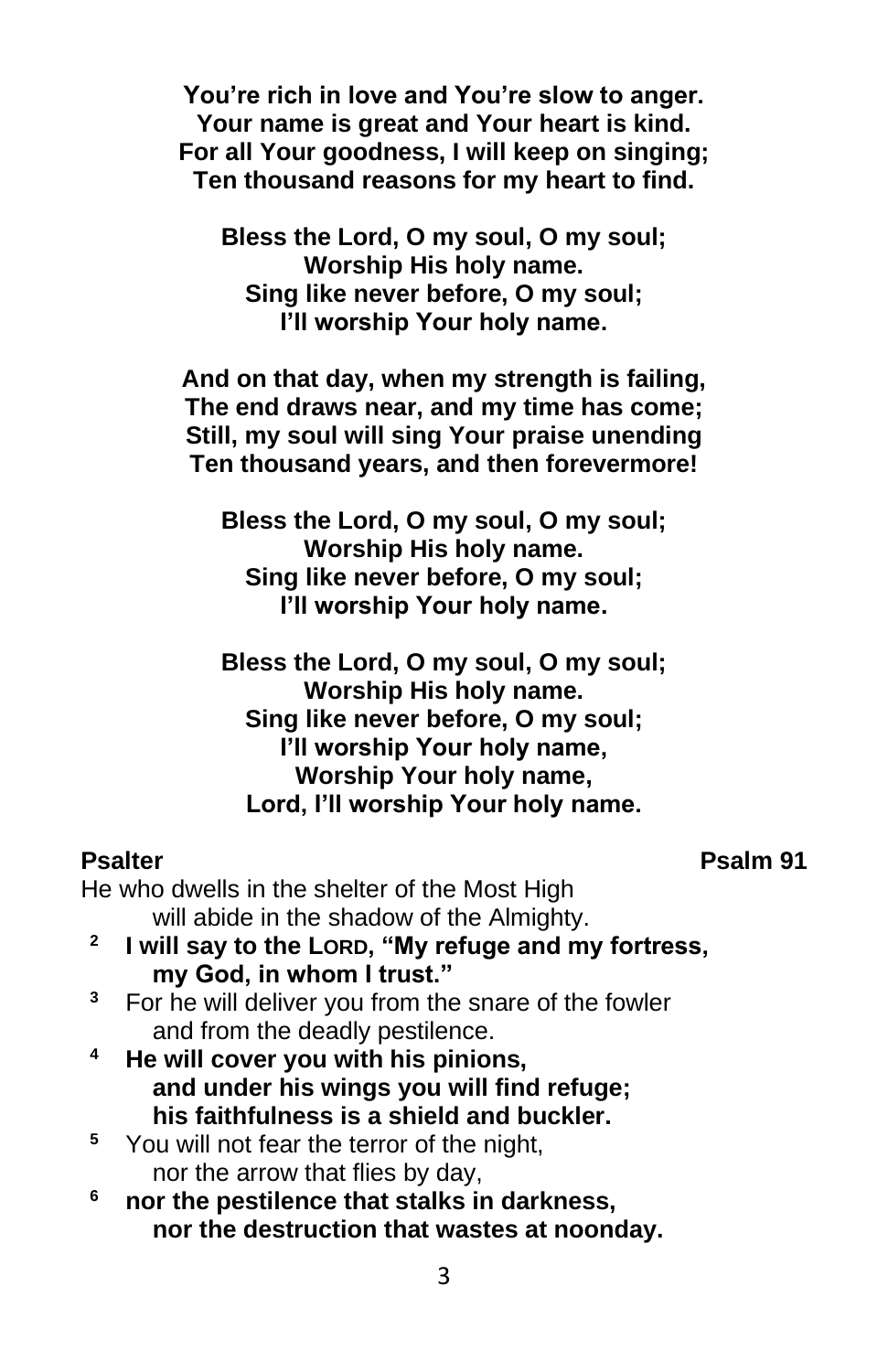|    | ten thousand at your right hand,                           |
|----|------------------------------------------------------------|
|    | but it will not come near you.                             |
| 8  | You will only look with your eyes                          |
|    | and see the recompense of the wicked.                      |
| 9  | Because you have made the LORD your dwelling place—        |
|    | the Most High, who is my refuge-                           |
| 10 | no evil shall be allowed to befall you,                    |
|    | no plague come near your tent.                             |
| 11 | For he will command his angels concerning you              |
|    | to guard you in all your ways.                             |
| 12 | On their hands they will bear you up,                      |
|    | lest you strike your foot against a stone.                 |
| 13 | You will tread on the lion and the adder;                  |
|    | the young lion and the serpent you will trample underfoot. |
| 14 | "Because he holds fast to me in love, I will deliver him;  |
|    | I will protect him, because he knows my name.              |
| 15 | When he calls to me, I will answer him;                    |
|    | I will be with him in trouble;                             |
|    | I will rescue him and honor him.                           |
| 16 | With long life I will satisfy him                          |
|    | and show him my salvation."                                |

## **Morning Prayer**

#### **\*Gospel Hymn: 382** *Be Thou My Vision*

#### **\*Gospel of our Lord Jesus Christ St. Mark 10:17-31**

**<sup>7</sup>** A thousand may fall at your side,

**<sup>32</sup>** And they were on the road, going up to Jerusalem, and Jesus was walking ahead of them. And they were amazed, and those who followed were afraid. And taking the twelve again, he began to tell them what was to happen to him, **<sup>33</sup>** saying, "See, we are going up to Jerusalem, and the Son of Man will be delivered over to the chief priests and the scribes, and they will condemn him to death and deliver him over to the Gentiles. **<sup>34</sup>** And they will mock him and spit on him, and flog him and kill him. And after three days he will rise."

**<sup>35</sup>** And James and John, the sons of Zebedee, came up to him and said to him, "Teacher, we want you to do for us whatever we ask of you." **<sup>36</sup>** And he said to them, "What do you want me to do for you?" **<sup>37</sup>** And they said to him, "Grant us to sit, one at your right hand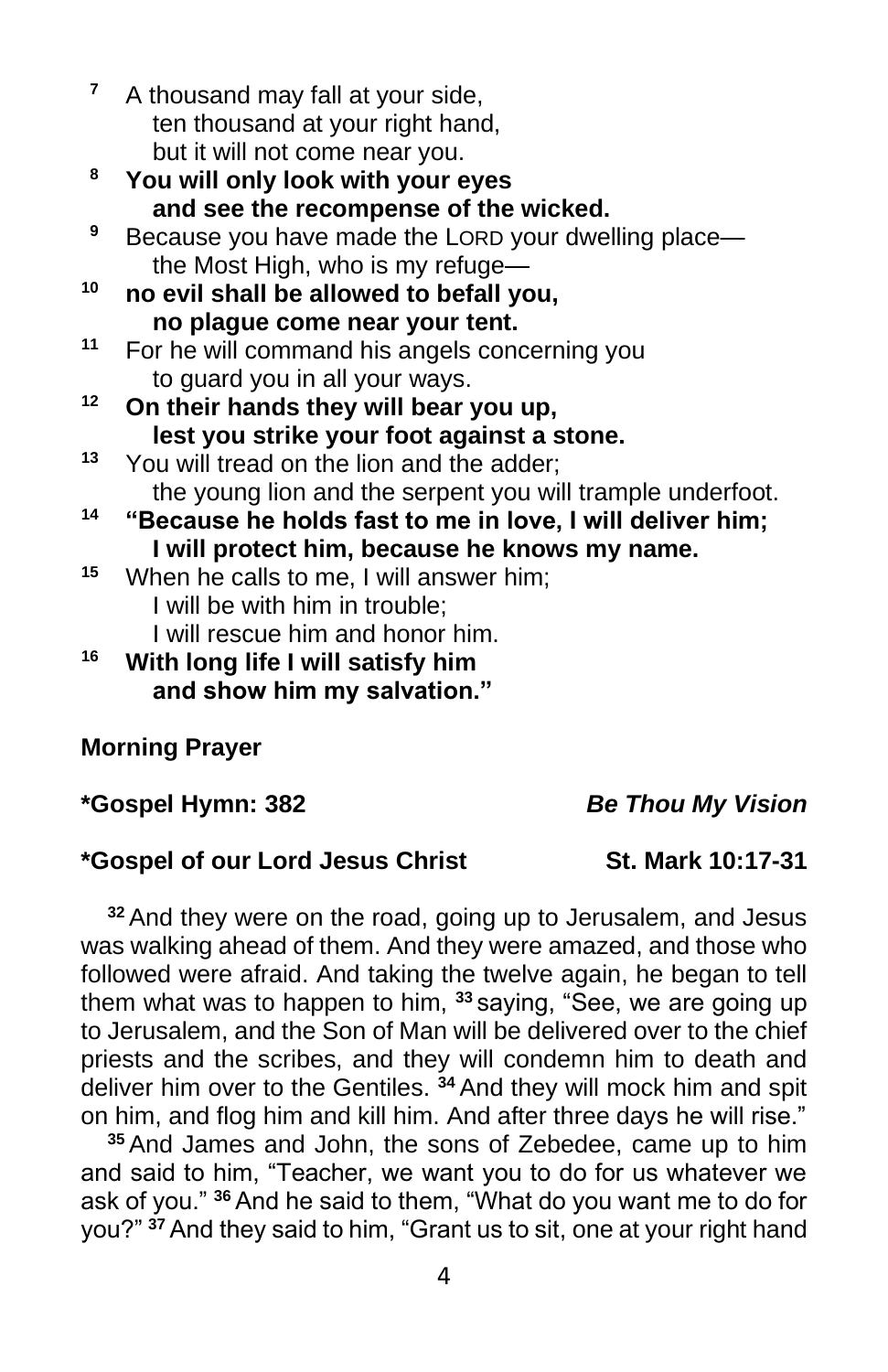and one at your left, in your glory." **<sup>38</sup>** Jesus said to them, "You do not know what you are asking. Are you able to drink the cup that I drink, or to be baptized with the baptism with which I am baptized?" **<sup>39</sup>** And they said to him, "We are able." And Jesus said to them, "The cup that I drink you will drink, and with the baptism with which I am baptized, you will be baptized, **<sup>40</sup>** but to sit at my right hand or at my left is not mine to grant, but it is for those for whom it has been prepared." **<sup>41</sup>** And when the ten heard it, they began to be indignant at James and John. **<sup>42</sup>** And Jesus called them to him and said to them, "You know that those who are considered rulers of the Gentiles lord it over them, and their great ones exercise authority over them. **<sup>43</sup>** But it shall not be so among you. But whoever would be great among you must be your servant, **<sup>44</sup>** and whoever would be first among you must be slave of all. **<sup>45</sup>** For even the Son of Man came not to be served but to serve, and to give his life as a ransom for many."

## **\*Affirmation of Faith** *The Apostles' Creed*

**I believe in God, the Father almighty, creator of heaven and earth. I believe in Jesus Christ, God's only Son, our Lord, who was conceived by the Holy Spirit, born of the virgin Mary, suffered under Pontius Pilate, was crucified, died, and was buried. He descended into hades. On the third day he rose again; he ascended into heaven, he is seated at the right hand of the Father, and he will come to judge the quick and the dead. I believe in the Holy Spirit, the holy catholic Church, the communion of saints, the forgiveness of sins, the resurrection of the body, and life everlasting. Amen.**

**Proclamation of God's Word "PD"** *Now Serving. . .*

**Prayer of Intercession Lord's Prayer** [using **debts** and **debtors**]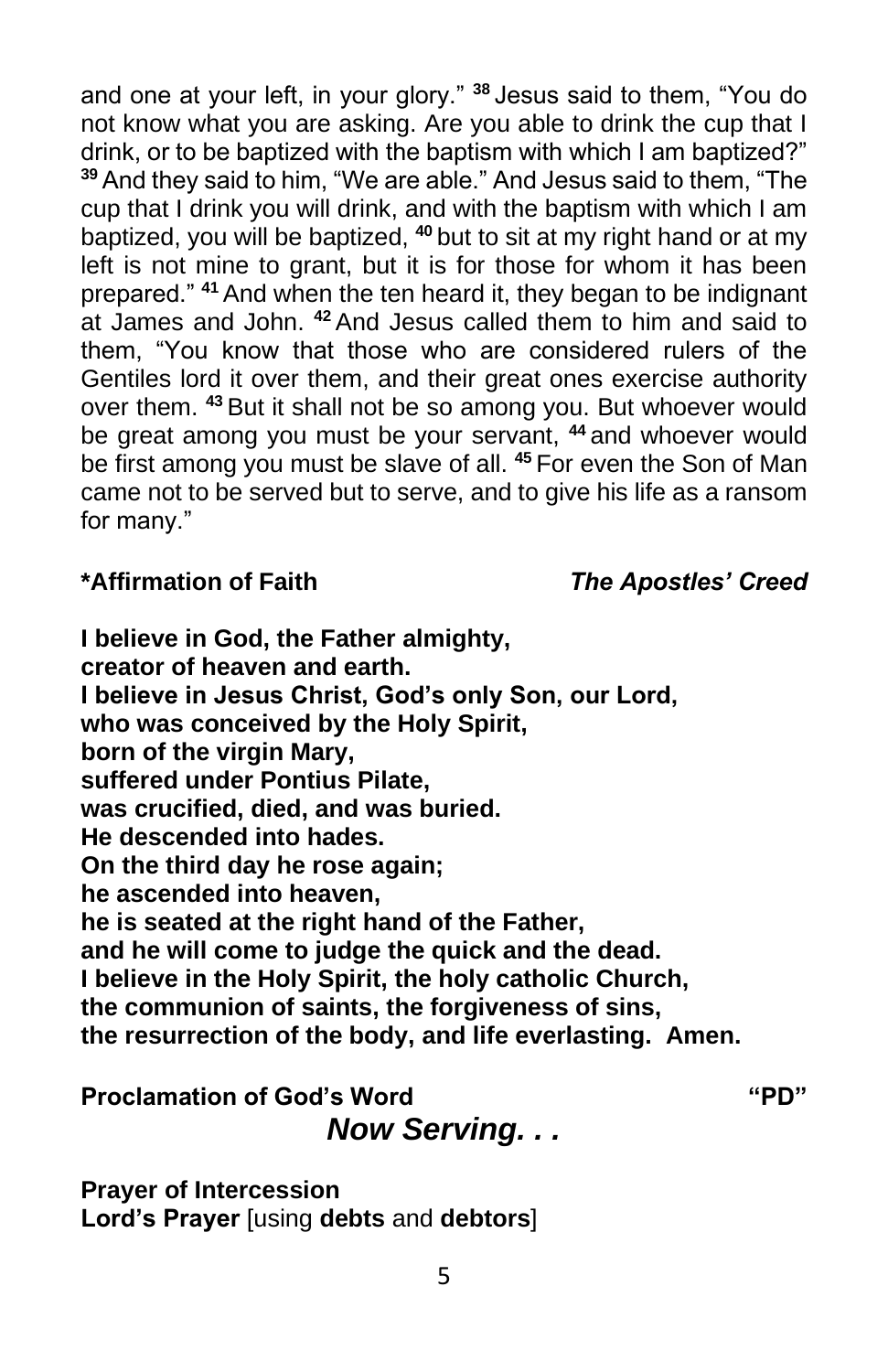# **\*Song of Commitment:** Will You Let Me Be Your Servant



Text: Richard Gillard, b. 1953 F.A., Neulau Omard, O. 1757<br>Music: THE SERVANT SONG, Richard Gillard; arr. Betty Pulkingham, b. 1928<br>Text and music © 1977 Scripture In Song, c/o Integrity's Hosanna Music (ASCAP),<br>c/o Integrity Media, Inc., 1000 Cody Road

Duplication in any form prohibited without permission or valid license from copyright administrator.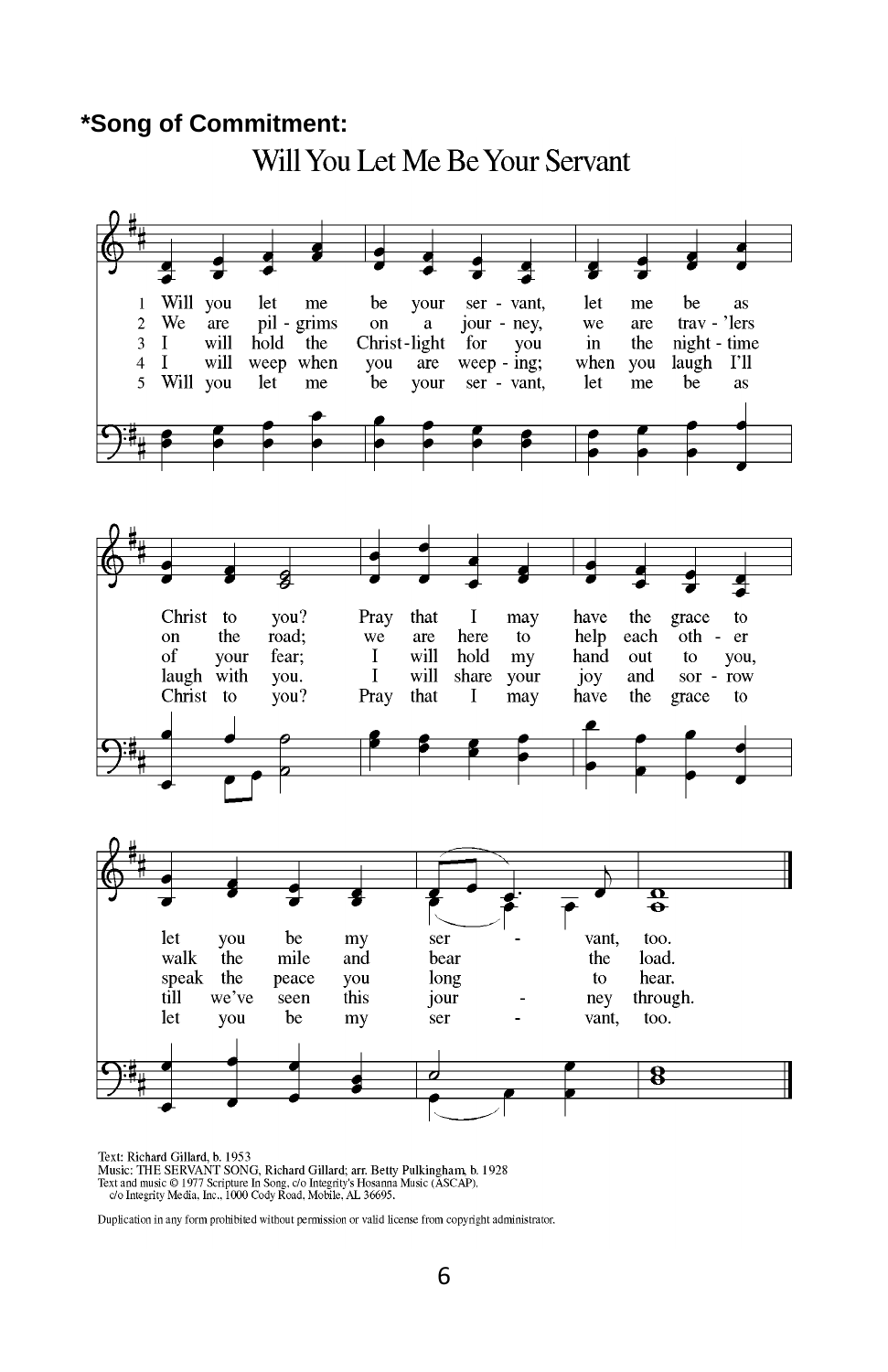## **\*Sung Dismissal and Blessing** *Now Unto Him Who Is Able*

Now unto Him who is able to keep you from falling. To make you stand in His presence blameless and with great joy. To the only God our Savior, Jesus Christ our Lord. Be the glory, and the majesty, dominion, and authority. Both now and forevermore, Amen. **Give Him the glory, and the majesty, dominion, and authority. Both now and forevermore, Amen!**

**\*Going Forth**

#### *+ + + + + + +*

# **Pastor's Fall Bible Study –** *Making Sense of Suffering*

In the past 18 months there has been much suffering around us. The horror of COVID-19, changes in employment, ongoing illness, and sudden death. I have been asked more than once "where is God in all of this mess?" I began to consider various scriptures and reading several texts from C.S. Lewis, Mike Yaconelli, and others. I will not be providing easy answers, rather we will look to God's Word to provide us a framework to be "strengthen" to persevere in life. There will be no "platitudes," rather I might leave you with more questions than answers. One outcome I hope to provide is that we who are in Christ may be comforted with the promises of the Gospel to be courageous even in the midst of suffering.

Thursday evenings for five weeks beginning September 23 at 7 p.m. in Fellowship Hall of Trinity Church Pastor Dave will offer teach on the following topics:

> October 21 – *Unexplained Tragedy* October 28 – *Redeeming Suffering*

Bring your Bible, pen and paper and we will consider passages of scripture from Job, Isaiah, Luke, Exodus, 2 Corinthians, James,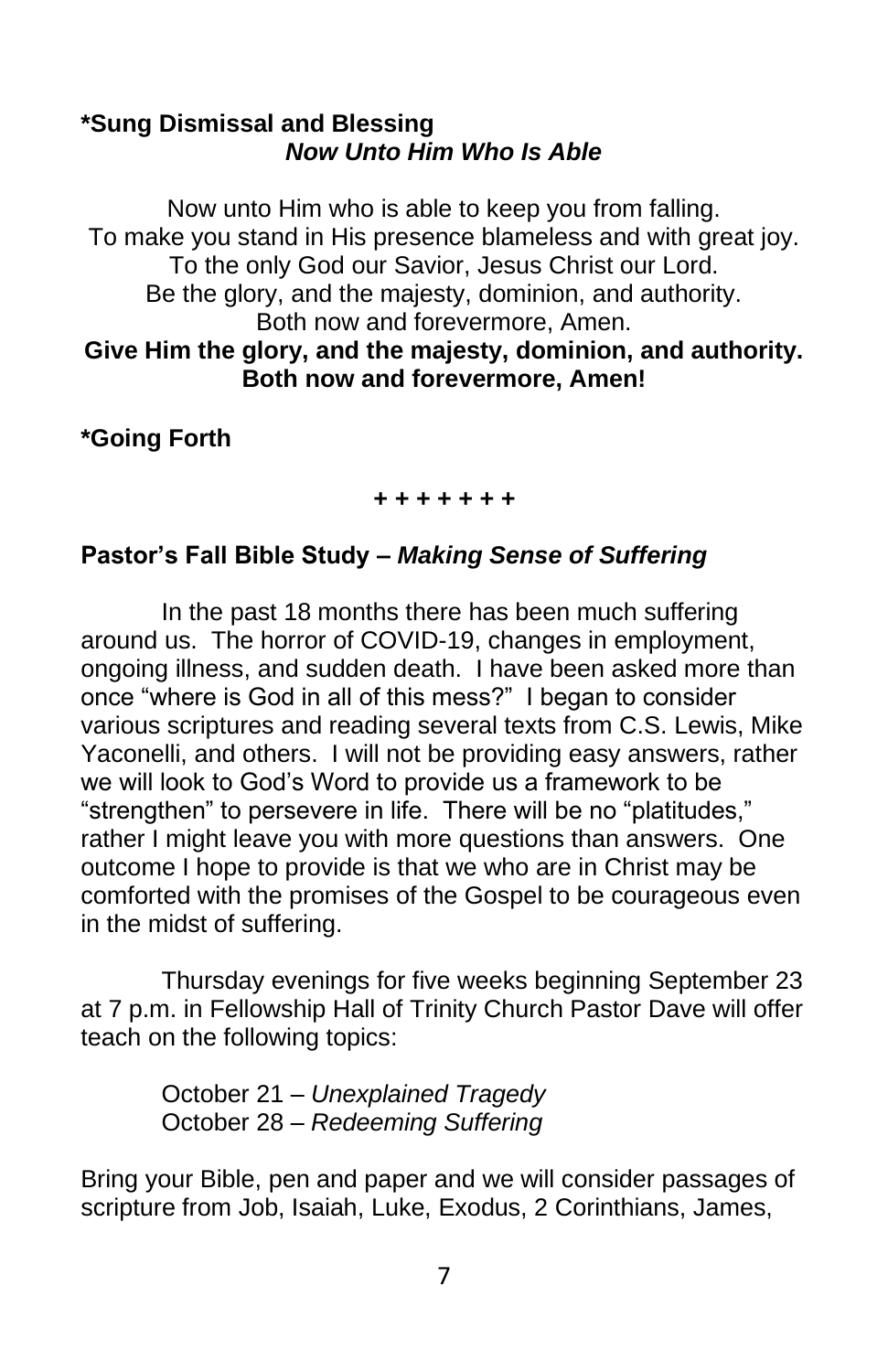and more. Each week there will be an article to read but no other assignment will be required.

**All Saints Sunday – November 7**: We will remember those saints who have entered the Church Triumphant in this past year. Their names will be read, the Tower Bell tolled, and a candle lit on the communion table in their memory. We will also remember others who have gone before us in previous years, if you would like to have someone included, please submit that name[s] to the church office by November 3rd. The Trinity Handbells will play for worship that morning music given in memory of Lucas Hayman.

**Veterans Sunday – November 14:** Sheron Engleka is once again preparing the video presentation in memory and honor of those who have served our country. If you have someone to add to her presentation, please contact her directly.

**Sound and Video System Upgrade –** it is expected that The Music Emporium, Altoona will be here to upgrade the system as approved by the congregation back in March. We hope to be "live" on Facebook and our YouTube page beginning October 31st!

**Annual Congregational Meeting** – The Consistory calls for the annual meeting of the congregation on Sunday, December 5<sup>th</sup> following worship.

# **The Saints In Action**

TODAY – 9:00 a.m. Worship 10:10 a.m. Sunday School Wednesday – 6:30 p.m. Bell Choir Rehearsal **Thursdav** 7:00 p.m. Pastor's Fall Bible Study Next Sunday – October 24 9:00 a.m. Worship 10:10 a.m. Sunday School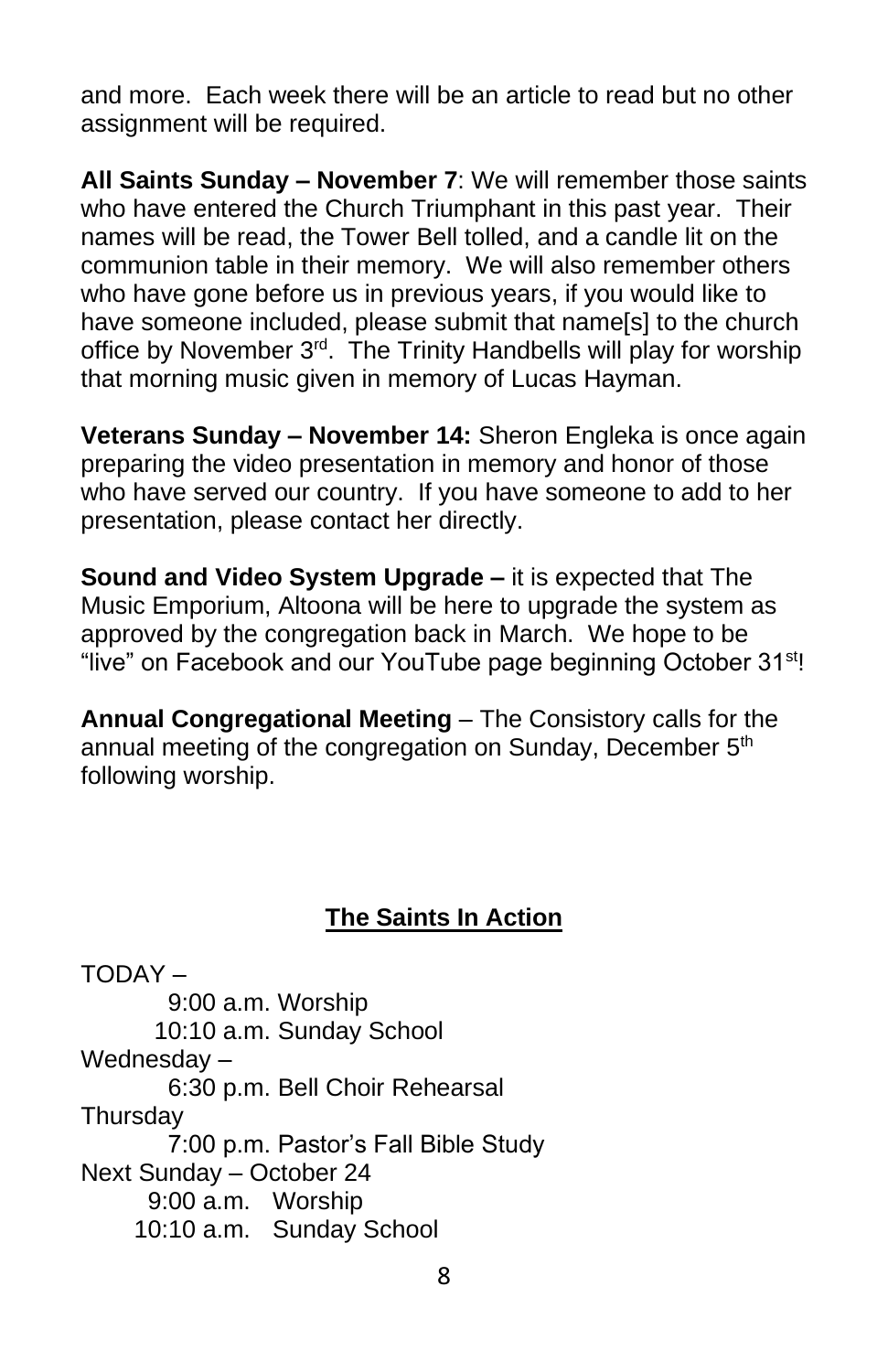# **It appears we have a lot of "Secrets" going on!!**

# **"Secret Pals" Program**

We are gearing up for another round of the Secret Pals program beginning in November. The reveal from this past year is currently being planned for November 21<sup>st</sup> at 8:30 a.m. The applications will be in our next newsletter as well as posted on our church community bulletin board.

## **"Secret Santa"**

We want to begin collecting for Secret Santa beginning October  $24<sup>th</sup>$  through November  $21<sup>st</sup>$ . All proceeds will benefit families in the Berlin Community. Please submit donations in the offering plate indicating "Secret Santa" as the subject. If anyone is interested in shopping for the cause, please contact Julie Petro at (814) 442-5124.



# **Giving From 10/10/21**

|              | Rec       | <b>Budget</b> | Over/Under |
|--------------|-----------|---------------|------------|
| General      | 3120.00   | \$2434.93     | \$685.07   |
| Ben          | \$440.00  | \$213.46      | \$226.54   |
| <b>Maint</b> | \$210.00  | \$163.46      | \$46.54    |
| Mem          |           |               |            |
| <b>Total</b> | \$3770.00 | \$2811.85     | \$958.15   |

Benevolence includes Food Pantry of \$40.00.

**Worship Attendance: 76 Sunday School: 16**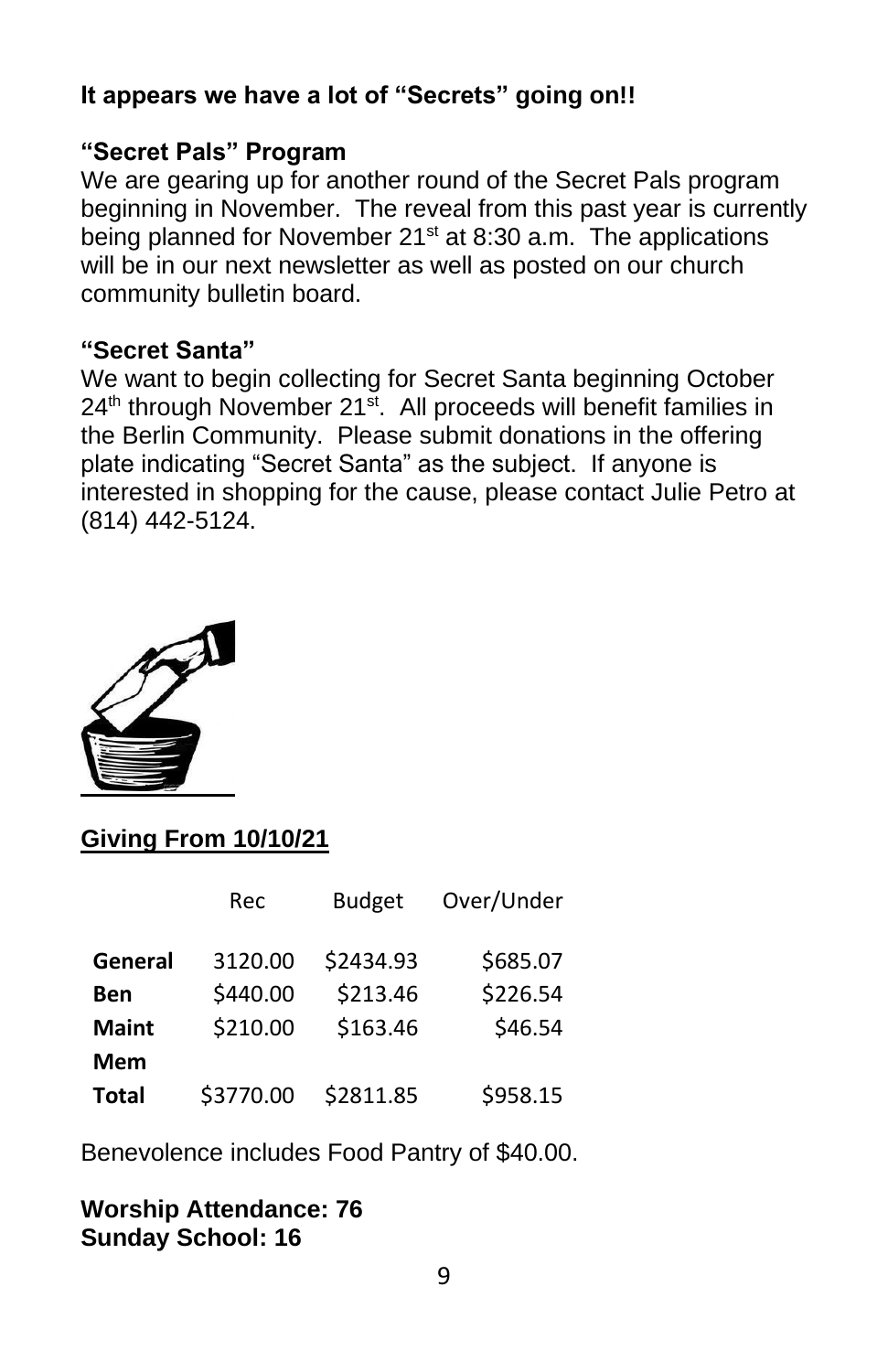

# **Those Remembered in prayer:**

God's guidance and protection for Armed Forces.

# **Shut Ins:**

Lew & Barb Berkley, Roy Bucher, Helen Diest, Mary Forespring, Janet Gindlesperger, Cynthia Kelly, Lois Krause, Deb Luteri, Lois Saylor, Dirkje Stellingwerf.

# **Healing Concerns:**

Sally Altfather, Mark Amyot, Donnie Baxter, Abigayle Broadwater, Pam Crooks, Linda Gallick, Dawn Gindlesperger, Barry Landis, Larry McCullen, Bayley Mull, Bonnie Murphy, Nancy Schrock, Avis Specht, Dirkje Stellingwerf, Robin Walker, Harry and Jane Watkins, Heather Weighley, Nancy Weighley, Karen Will, Kimberly Kay Roos Zimmerman

*Where You May Find. . .*

**The Nursery:** *is on the lower level for children and their parent. A big screen TV is mounted in the room so that you may watch the service.*

# **At the Sanctuary Entrances. . .**

Recycling Boxes for Bulletins *These Days –* Devotional

Large Print Bulletins **Example 20** Hearing Amplifiers